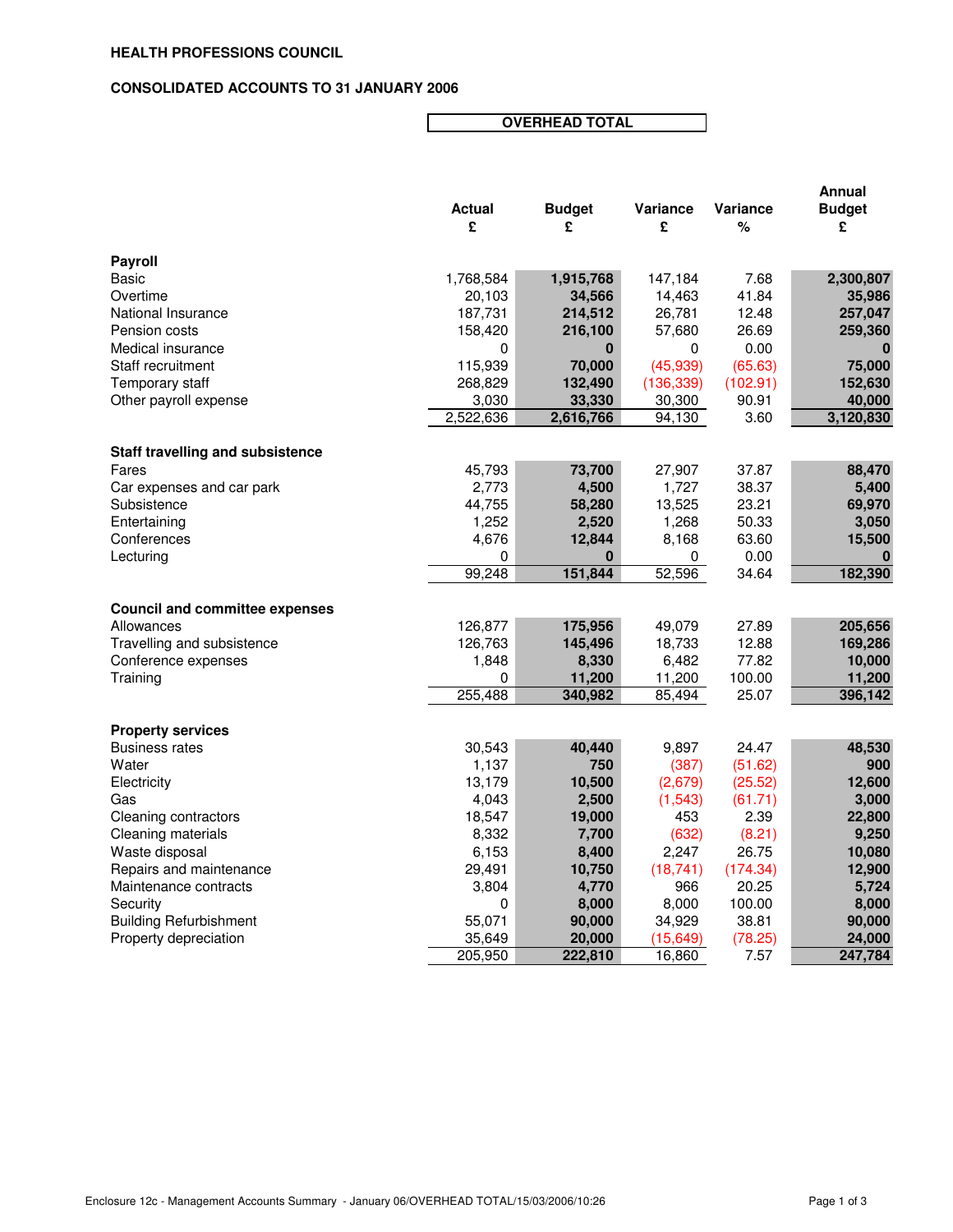**OVERHEAD TOTAL**

|                                               |               |               |           |          | <b>Annual</b> |
|-----------------------------------------------|---------------|---------------|-----------|----------|---------------|
|                                               | <b>Actual</b> | <b>Budget</b> | Variance  | Variance | <b>Budget</b> |
|                                               | £             | £             | £         | %        | £             |
| <b>Office services</b>                        |               |               |           |          |               |
| Printing and stationery                       | 390,773       | 394,687       | 3,914     | 0.99     | 446,892       |
| Photocopying                                  | 3,433         | 6,000         | 2,567     | 42.78    | 7,200         |
| Microfilming                                  | 354           | 360           | 6         | 1.54     | 432           |
| Postage                                       | 145,313       | 207,223       | 61,910    | 29.88    | 260,000       |
| Telephone                                     | 24,904        | 28,484        | 3,580     | 12.57    | 34,908        |
| Telephone system maintenance                  | 0             | 0             | 0         | 0.00     | O             |
| Mobile telephone                              | 7,787         | 4,630         | (3, 157)  | (68.19)  | 5,580         |
| Fax                                           | 577           | 1,450         | 873       | 60.23    | 1,750         |
| Couriers                                      | 4,265         | 4,370         | 105       | 2.40     | 5,250         |
| Office equipment $<$ £1000                    | 18,547        | 25,200        | 6,653     | 26.40    | 30,250        |
| Office equipment rental                       | 3,504         | 2,910         | (594)     | (20.43)  | 3,500         |
| Staff catering                                | 7,903         | 12,040        | 4,137     | 34.36    | 14,450        |
| Other office services                         | 19,598        | 9,410         | (10, 188) | (108.27) | 11,295        |
| Room Hire                                     | 17,674        | 32,810        | 15,136    | 46.13    | 39,250        |
| Depreciation of office equipment              | 70,556        | 75,000        | 4,444     | 5.93     | 90,000        |
|                                               | 715,190       | 804,574       | 89,384    | 11.11    | 950,757       |
|                                               |               |               |           |          |               |
| <b>Computer services</b>                      |               |               |           |          |               |
| Hardware $<$ £1000                            | 4,834         | 8,830         | 3,996     | 45.26    | 10,600        |
| Hardware maintenance                          | 4,848         | 6,910         | 2,062     | 29.84    | 8,300         |
| Software Systems                              | 198,165       | 302,830       | 104,665   | 34.56    | 304,500       |
| Software licenses                             | 39,092        | 49,240        | 10,148    | 20.61    | 59,060        |
| Systems support                               | 49,265        | 52,110        | 2,845     | 5.46     | 62,532        |
| Internet maintenance                          | 51,397        | 19,400        | (31, 997) | (164.94) | 23,280        |
| Computer media and sundries                   | 7,680         | 12,500        | 4,820     | 38.56    | 15,000        |
| Disaster contingency plan                     | 54,937        | 60,810        | 5,873     | 9.66     | 72,983        |
| Computer training                             | 14,317        | 17,120        | 2,803     | 16.37    | 20,550        |
| Other computer services costs                 | 5,888         | 6,660         | 772       | 11.59    | 8,000         |
| IT Security - Backup Offsite etc              | 1,206         | 0             | (1,206)   | 0.00     |               |
| IT Hardware Disposals                         | 0             | 0             | 0         | 0.00     |               |
| Hardware depreciation                         | 457,046       | 480,000       | 22,954    | 4.78     | 576,000       |
|                                               | 888,677       | 1,016,410     | 127,733   | 12.57    | 1,160,805     |
| <b>Communications</b>                         |               |               |           |          |               |
| Advertising                                   | 194,922       | 209,500       | 14,578    | 6.96     | 225,000       |
| Annual Reports (Design, Distribute)           | 3,738         | 19,000        | 15,262    | 80.33    | 19,000        |
| Brochures (Design, Distribute)                | 10,494        | 24,470        | 13,976    | 57.11    | 29,375        |
| <b>HPC Consultation Events</b>                | 0             | 15,554        | 15,554    | 100.00   | 20,000        |
| <b>Grandparenting Communications</b>          | 523           | 5,000         | 4,477     | 89.53    | 5,000         |
| <b>Listening Events</b>                       | 28,422        | 21,150        | (7, 272)  | (34.38)  | 28,200        |
| Lobbying                                      | 32,566        | 60,810        | 28,244    | 46.45    | 68,750        |
| <b>PR Advisors</b>                            | 37,935        | 32,080        | (5,855)   | (18.25)  | 38,500        |
|                                               |               |               | (10, 516) |          |               |
| Market Research                               | 69,266        | 58,750        |           | (17.90)  | 58,750        |
| Registrant Comms & Internal                   | 9,043         | 29,370        | 20,327    | 69.21    | 35,250        |
| Translations                                  | 280           | 5,870         | 5,590     | 95.23    | 7,050         |
| <b>Stakeholder Communications</b>             | 284           | 16,660        | 16,376    | 98.29    | 20,000        |
| Standards of Proficiency (Design, Prod, Dist) | 0             | 16,500        | 16,500    | 100.00   | 19,800        |
| Web Site Design                               | 15,673        | 24,030        | 8,357     | 34.78    | 29,375        |
| <b>Annual Conference</b>                      | 304           | 0             | (304)     | 0.00     | O             |
| Marketing & Promotions                        | 1,402         | 10,000        | 8,598     | 85.98    | 12,000        |
| Conference Attendance                         | 11,809        | 8,330         | (3, 479)  | (41.77)  | 10,000        |
| General Events (Internal & External)          | 22,679        | 28,000        | 5,321     | 19.00    | 28,000        |
| Media Relations - Press Event Launch          | 763           | $\bf{0}$      | (763)     | 0.00     | 0             |
| Welsh Language Scheme                         | 0             | 12,500        | 12,500    | 100.00   | 15,000        |
|                                               | 440,105       | 597,574       | 157,469   | 26.35    | 669,050       |